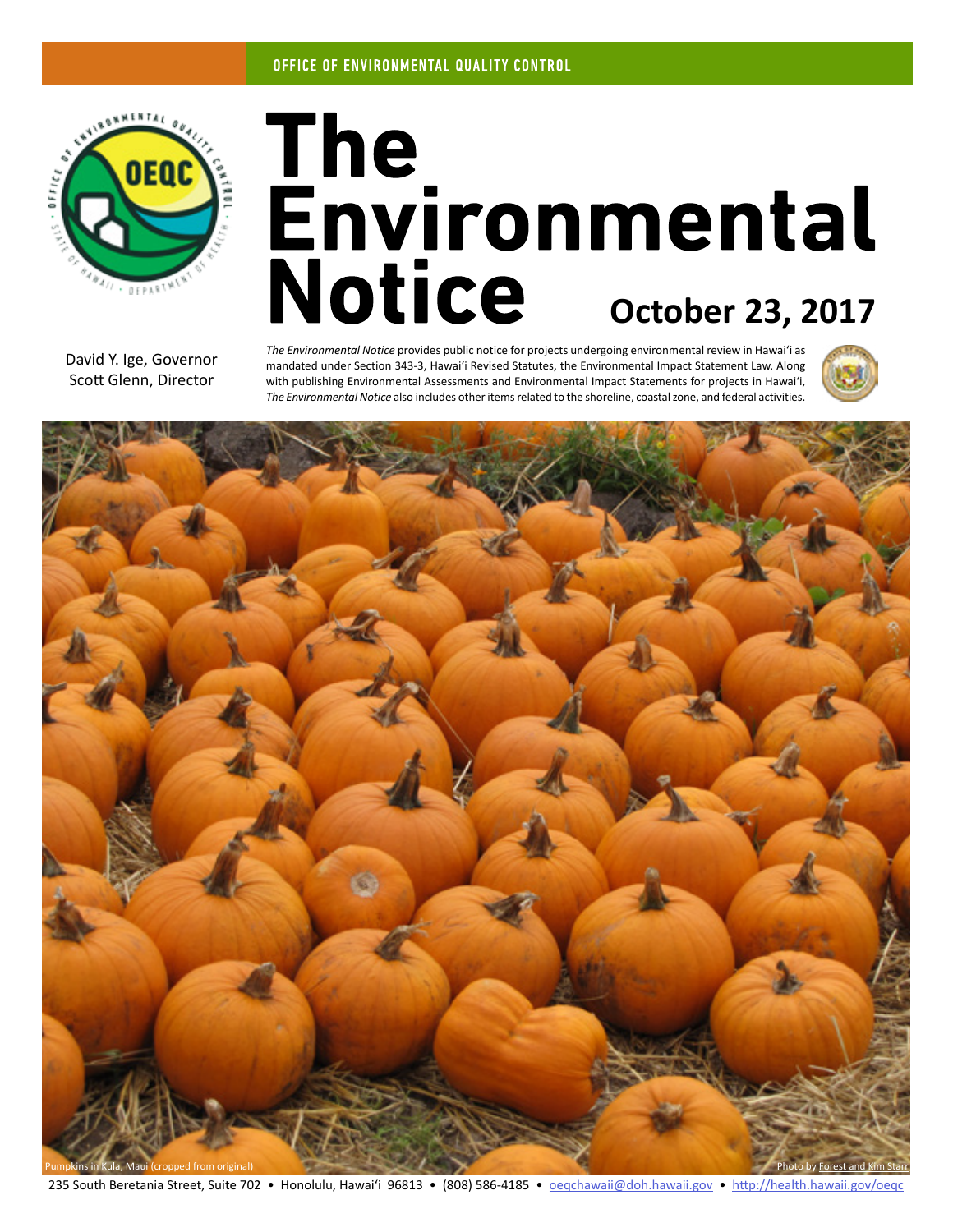## Table of Contents

| Draft Exemption List for the Agribusiness Development Cor-   |
|--------------------------------------------------------------|
|                                                              |
|                                                              |
| Federal Consistency Reviews________________________________6 |
| Special Management Area (SMA) Minor Permits_______7          |
|                                                              |
| Applications for Shoreline Certification                     |
| Proposed Shoreline Certifications and Rejections             |
|                                                              |
| GLOSSARY OF TERMS AND DEFINITIONS<br>10                      |
|                                                              |
|                                                              |

# **ANNOUNCEMENTS**

As noted previously, the [Environmental Council](http://health.hawaii.gov/oeqc/environmental-council/) (EC) is updating Hawaiʻi Administrative Rules (HAR) Chapter 11-200, the environmental impact statement rules. This chapter establishes the procedures, content requirements, criteria and definitions for applying Hawaiʻi Revised Statutes (HRS) Chapter 343, the environmental impact statement law. The EC accepted comments on version 0.2 of the proposed changes, which can be reviewed [here](https://oeqc.civicomment.org/). Version 0.3 is expected to be released by October 31 for review and comment. [Click here](http://health.hawaii.gov/oeqc/rules-update/) for more information, including a timeline for the revision process, and [click here](http://eepurl.com/cYjIuL) to sign up for email updates on the rule revision process.

The OEQC is exploring a new, map-based approach of presenting the information published in *The Environmental Notice*. Stay posted as this exciting development evolves!

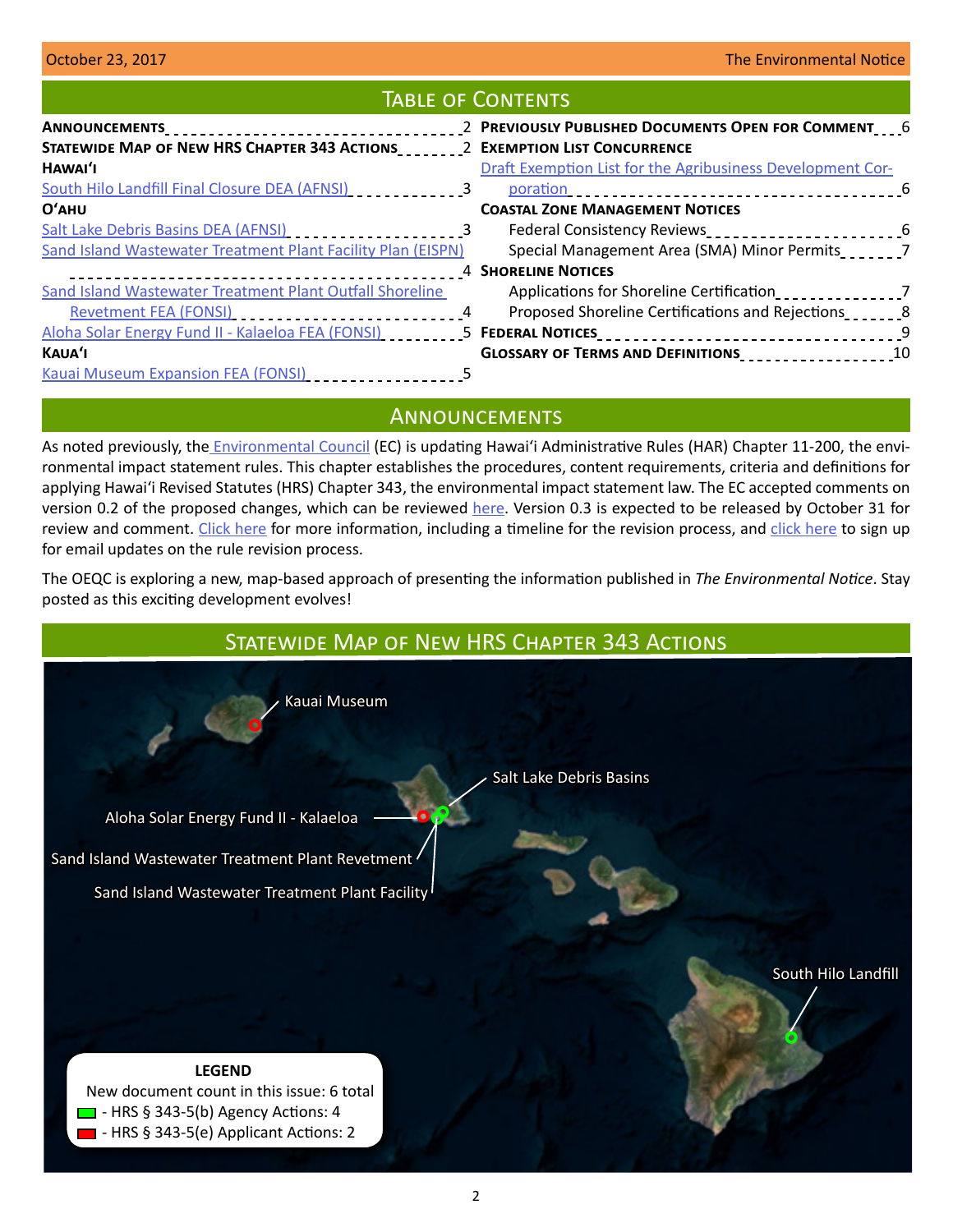# Hawaiʻi

## <span id="page-2-0"></span>**[South Hilo Landfill Final Closure DEA \(AFNSI\)](http://oeqc2.doh.hawaii.gov/EA_EIS_Library/2017-10-23-HA-DEA-South-Hilo-Landfill-Final-Closure.pdf)**

| <b>HRS §343-</b><br>5(a) Trigger           | (1) Propose the use of state or county lands or the use of state or county funds                                                                                                                                                                                                                             |  |
|--------------------------------------------|--------------------------------------------------------------------------------------------------------------------------------------------------------------------------------------------------------------------------------------------------------------------------------------------------------------|--|
| District(s)                                | South Hilo                                                                                                                                                                                                                                                                                                   |  |
| TMK(s)                                     | (3) 2-1-013: 152, 156 and 162                                                                                                                                                                                                                                                                                |  |
| Permit(s)                                  | FAA Form 7460-1: Notice of Proposed Construction or Alteration; Traffic Assessment;<br>Authorization for use of TMK (3) 2-1-013:162; State Department of Health approvals;<br>NPDES Permit for Storm Water Discharges from Construction Activities;<br>Final drainage system design approval; Grading Permit |  |
| Proposing/<br><b>Determining</b><br>Agency | Department of Environmental Management, County of Hawai'i<br>Gene Quiamas, (808) 961-8270, Gene. Quiamas@hawaiicounty.gov<br>345 Kekūanāo'a Street, Suite 41, Hilo, HI 96720                                                                                                                                 |  |
| <b>Consultant</b>                          | Wilson Okamoto Corporation<br>Rebecca Candilasa, (808) 946-2277, rcandilasa@wilsonokamoto.com<br>1907 South Beretania St., Suite 400, Honolulu, HI 96826                                                                                                                                                     |  |
| <b>Status</b>                              | Statutory 30-day public review and comment period starts. Comments are due by November 22, 2017. Please send com-<br>ments to the proposing/determining agency and copy the consultant.                                                                                                                      |  |

The Department's Solid Waste Division is planning to permanently close the South Hilo Sanitary Landfill (SHSL) located in East Hawaiʻi. Based on the available airspace and current daily loads, the SHSL is expected to reach its permitted maximum capacity within the next two years. With limited capacity at the existing landfill, significant constraints to expanding the existing landfill or establishing a new landfill in East Hawaiʻi, and a steady East Hawaiʻi waste stream, closure of the SHSL is imminent. Therefore, the proposed action is to close the existing landfill in compliance with State and federal rules and regulations while continuing to meet long-term waste management objectives by implementing waste diversion strategies and hauling residual waste from the East Hawaiʻi waste stream to the West Hawaiʻi Sanitary Landfill (WHSL) in Puʻuanahulu. Proposed improvements associated with final closure of the landfill are described in the draft Environmental Assessment for the project.

# Oʻahu

## **[Salt Lake Debris Basins DEA \(AFNSI\)](http://oeqc2.doh.hawaii.gov/EA_EIS_Library/2017-10-23-OA-DEA-Salt-Lake-Debris-Basins.pdf)**

| <b>HRS §343-</b><br>5(a) Trigger           | (1) Propose the use of state or county lands or the use of state or county funds                                                                                                        |  |
|--------------------------------------------|-----------------------------------------------------------------------------------------------------------------------------------------------------------------------------------------|--|
| District(s)                                | Honolulu                                                                                                                                                                                |  |
| TMK(s)                                     | 1-1-063:018                                                                                                                                                                             |  |
| Permit(s)                                  | NPDES, Grading, Grubbing, Stockpiling, Building, CZM, NWP, 401-WQC, Street Usage,<br>HPR. ADA                                                                                           |  |
| Proposing/<br><b>Determining</b><br>Agency | Department of Facility Maintenance, City & County of Honolulu<br>Randall Wakumoto, (808) 768-3242, rwakumoto@honolulu.gov<br>1000 Uluohia Street, Suite 212, Kapolei, HI 96707          |  |
| <b>Consultant</b>                          | Oceanit<br>Jeremy Michelson, (808) 531-3017, jmichelson@oceanit.com<br>828 Fort Street Mall, Suite 600, Honolulu, HI 96813                                                              |  |
| <b>Status</b>                              | Statutory 30-day public review and comment period starts. Comments are due by November 22, 2017. Please send com-<br>ments to the proposing/determining agency and copy the consultant. |  |

This project is located in Salt Lake on the island of O`ahu in the upper reaches of an existing drainage channel along Likini Street, at the base of the southern-facing exterior slopes of Āliamanu Crater. The purpose of this proposed project is to improve water quality of Salt Lake by constructing two grass-lined debris basins in the upper watershed which will intercept rocks, course sediment, trash and debris and prevent those pollutants from depositing into Salt Lake. The Salt Lake waterways are 303(d) listed by the EPA as impaired waters for the parameters of turbidity and trash. By intercepting the pollutants before they reach the receiving waterways, the proposed debris basins will help to improve the water quality of Salt Lake. Decreasing the sediment and sediment-bound nutrients in Salt Lake will help reduce the growth of algae and other vegetation in the waterways, which can contribute to an improvement in the current odor problem.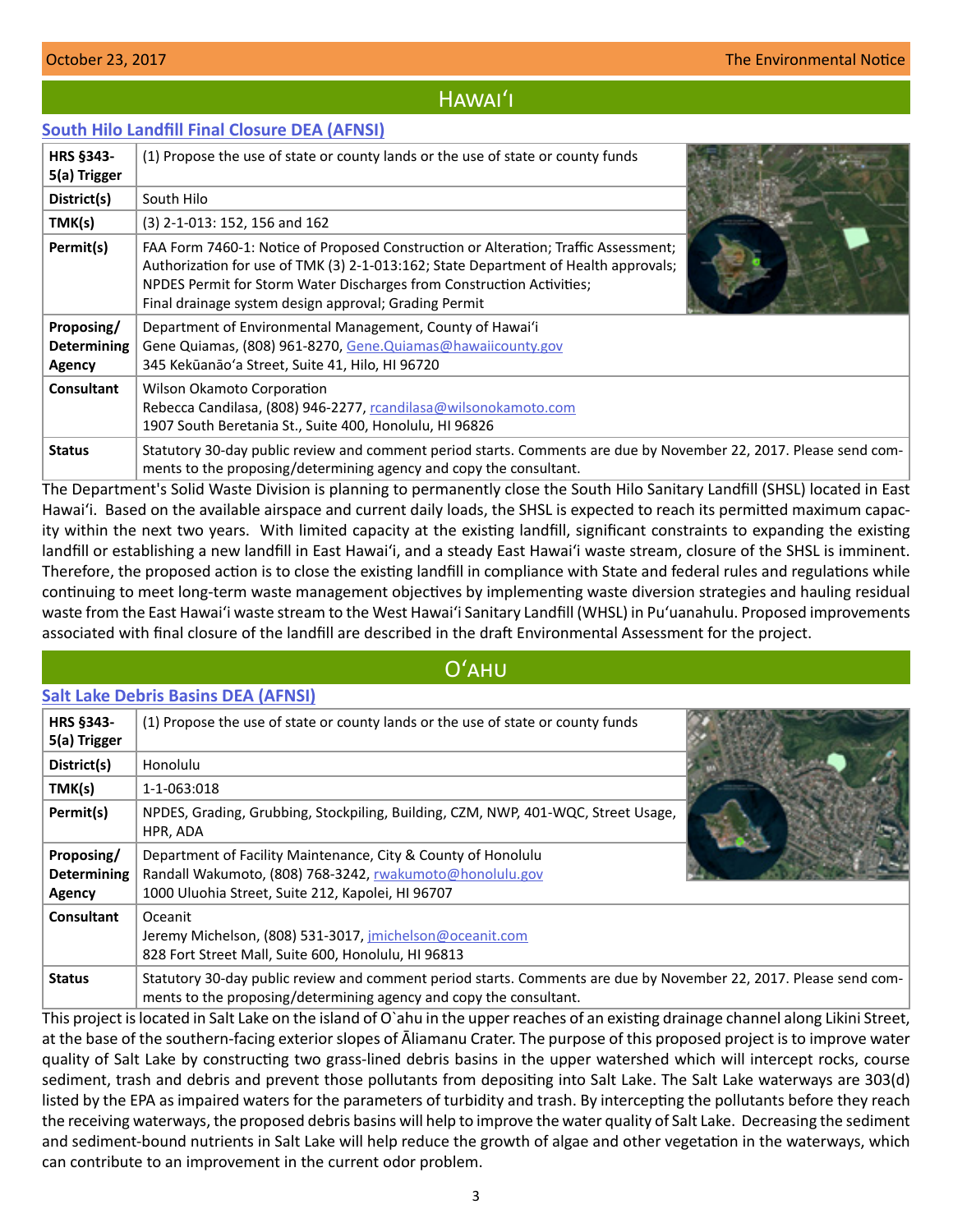# Oʻahu (Continued)

## <span id="page-3-0"></span>**[Sand Island Wastewater Treatment Plant Facility Plan \(EISPN\)](http://oeqc2.doh.hawaii.gov/EA_EIS_Library/2017-10-23-OA-EISPN-Sand-Island-Wastewater-Treatment-Plant-Facility-Plan.pdf)**

| HRS §343-<br>5(a) Trigger                         | (1) Propose the use of state or county lands or the use of state or county funds                                                                                                                    |  |
|---------------------------------------------------|-----------------------------------------------------------------------------------------------------------------------------------------------------------------------------------------------------|--|
| District(s)                                       | Honolulu                                                                                                                                                                                            |  |
| TMK(s)                                            | $(1)$ 1-5-041:005 and 022                                                                                                                                                                           |  |
| Permit(s)                                         | Various (see document)                                                                                                                                                                              |  |
| Proposing/<br><b>Determining</b><br><b>Agency</b> | Department of Environmental Services, City and County of Honolulu<br>Lisa Kimura, P.E., ENV Project Manager, (808) 768-3486, kimura1@honolulu.gov<br>1000 Uluohia St., Suite 308, Kapolei, HI 96707 |  |
| <b>Accepting</b><br><b>Authority</b>              | Department of Environmental Services, City and County of Honolulu<br>Lori M. K. Kahikina, Director, (808) 768-3486, Kahikina@honolulu.gov<br>1000 Uluohia St., Suite 308, Kapolei, HI 96707         |  |
| Consultant                                        | R. M. Towill Corporation<br>James Niermann, Planning Project Coordinator, (808) 842-1133, jimn@rmtowill.com<br>2024 North King St., Suite 200, Honolulu, HI 96819                                   |  |
| <b>Status</b>                                     | Administrative 30-day public review and comment period starts. Comments are due by November 22, 2017. Please send<br>comments to the accepting authority/proposing agency and copy the consultant.  |  |

The City and County of Honolulu (CCH) Department of Environmental Services (ENV) proposes to undertake the SIWWTP Facility Plan Project ("project"), to expand and upgrade the existing SIWWTP facility to provide secondary treatment and to upgrade and develop various non-process support facilities. The existing SIWWTP is located on a 50-acre parcel of land identified by TMK: (1) 1-5-041:005. The ENV proposes to expand the SIWWTP into an approximately 13.949-acre portion of the adjacent parcel 022. Parcels 005 and 022 are owned by the State of Hawai'I; the SIWWTP facility is owned and operated by the ENV.

In 2010, the CCH, State of Hawai'i, Department of Health (DOH), and the U. S. Environmental Protection Agency (EPA) entered into the Consent Decree Civil No. 94-00765DAE-KSC ("2010 Consent Decree"), which requires the CCH to upgrade the municipal wastewater collection system to eliminate sanitary sewer overflows (SSO) and upgrade the WWTPs to provide full secondary treatment for all effluent discharge. The primary purpose of the project is to complete construction of the SIWWTP secondary treatment facilities, in accordance with the 2010 Consent Decree; and accommodate projected wastewater flows from the Sand Island Sewer Basin through 2055.

## **[Sand Island Wastewater Treatment Plant Outfall Shoreline Revetment FEA \(FONSI\)](http://oeqc2.doh.hawaii.gov/EA_EIS_Library/2017-10-23-OA-FEA-Sand-Island-Shoreline-Revetment.pdf)**

| HRS §343-<br>5(a) Trigger                  | (1) Propose the use of state or county lands or the use of state or county funds<br>(2) Propose any use within any land classified as a conservation district<br>(3) Propose any use within a shoreline area |  |
|--------------------------------------------|--------------------------------------------------------------------------------------------------------------------------------------------------------------------------------------------------------------|--|
| District(s)                                | Honolulu                                                                                                                                                                                                     |  |
| TMK(s)                                     | $(1)$ 1-5-041:006 and 003                                                                                                                                                                                    |  |
| Permit(s)                                  | Various (see document)                                                                                                                                                                                       |  |
| Proposing/<br><b>Determining</b><br>Agency | Department of Environmental Services, City and County of Honolulu<br>Cindy Masuoka, (808) 768-8761, cmasuoka@honolulu.gov<br>650 South King St., 11th floor, Honolulu, HI 96813                              |  |
| Consultant                                 | <b>SSFM International</b><br>Jennifer M. Scheffel, (808) 356-1273, jscheffel@ssfm.com<br>501 Sumner St., Suite 620, Honolulu, HI 96817                                                                       |  |
| <b>Status</b>                              | Finding of No Significant Impact (FONSI) determination.                                                                                                                                                      |  |

A new revetment structure is proposed at the location of the existing Sand Island WWTP Outfall structure along the shoreline on the southwest point of Sand Island in Honolulu, Hawaiʻi. The revetment is needed to protect the Sand Island WWTP outfall, which is critical infrastructure for the City of Honolulu, as this is the only wastewater outfall servicing the Honolulu area. Failure of or damage to the outfall could have catastrophic health, environmental, and economic consequences. The progressive shoreline erosion is a serious potential threat that could eventually expose and compromise the outfall pipeline. The proposed revetment would be approximately 450 feet long and would armor the shoreline to prevent further erosion. The revetment is proposed to extend from the approximate location where the outfall extends into the ocean northward along the shoreline to the dredged channel. The revetment structure would be an un-cemented rock rubble mound of boulder-size rocks.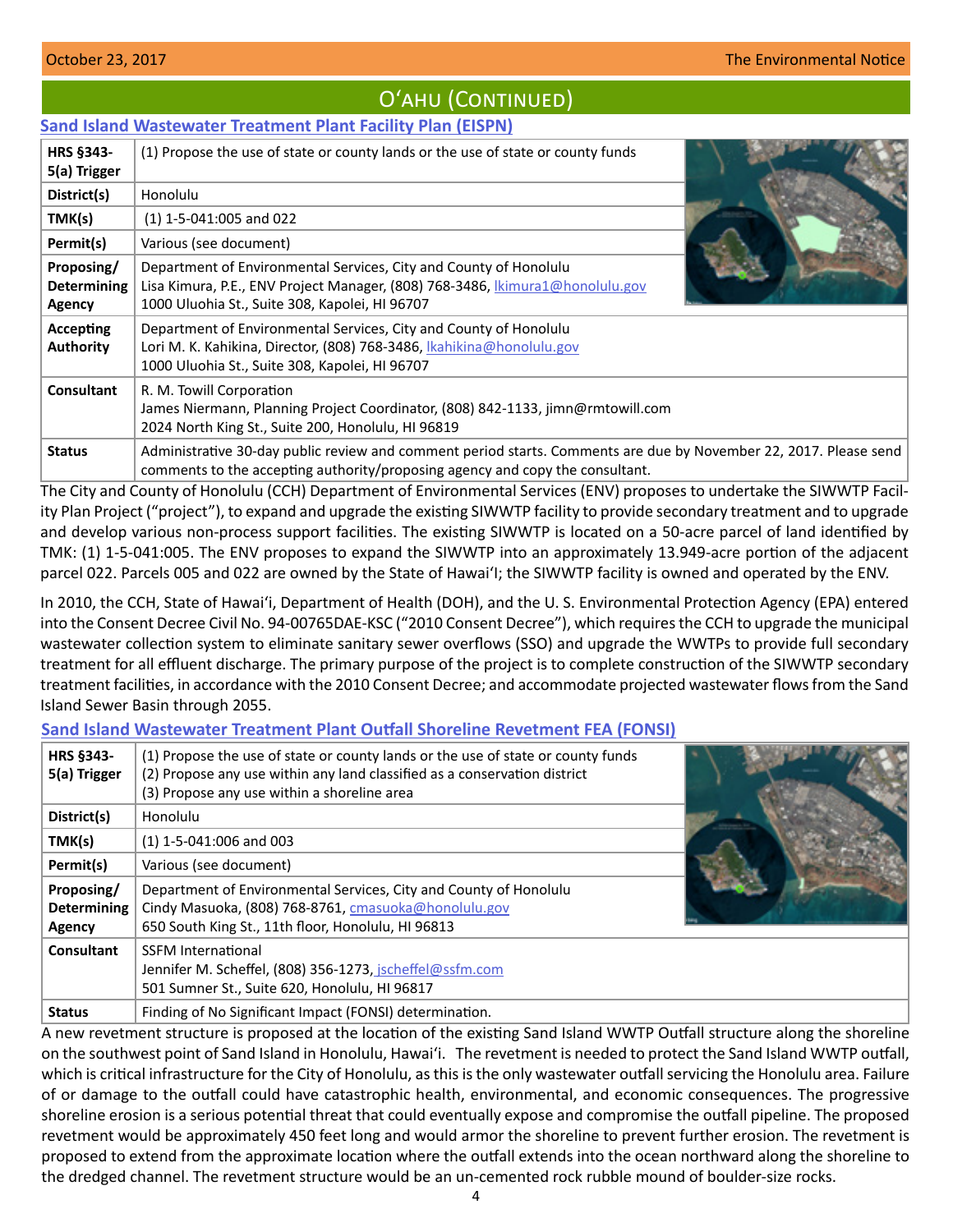# O'AHU (CONTINUED)

## <span id="page-4-0"></span>**[Aloha Solar Energy Fund II - Kalaeloa FEA \(FONSI\)](http://oeqc2.doh.hawaii.gov/EA_EIS_Library/2017-10-23-OA-FEA-Aloha-Solar-Energy-Fund-II-Kalaeloa.pdf)**

| <b>HRS §343-</b><br>5(a) Trigger | (1) Propose the use of state or county lands or the use of state or county funds                                                                                        |  |
|----------------------------------|-------------------------------------------------------------------------------------------------------------------------------------------------------------------------|--|
| District(s)                      | 'Ewa                                                                                                                                                                    |  |
| TMK(s)                           | (1) 9-1-013:070 (HCDA owned) and portion of 30-foot-wide State Highways Division<br>Right-of-Way along the eastern edge of Coral Sea Road (see document for details)    |  |
| Permit(s)                        | HCDA Development Permit; DOH NPDES Construction Stormwater General Permit;<br>DLNR Chapter 6E-42 Historic Preservation Review; C&CH Building Permit                     |  |
| <b>Approving</b><br>Agency       | Hawai'i Community Development Authority (HCDA)<br>Jesse K. Souki, Executive Director, (808) 594-0300, dbedt.hcda.contact@hawaii.gov<br>547 Queen St, Honolulu, HI 96813 |  |
| Applicant                        | Aloha Solar Energy Fund II, LLC<br>Kevin McCaskill, Project Manager, (808) 486-3707, kmccaskill@ecc.net<br>2969 Mapunapuna Pl., Suite 220, Honolulu, HI 96819           |  |
| <b>Consultant</b>                | Group 70 International, Inc.<br>Jeff Overton, Principal Planner, (808) 523-5866, ASEF@g70.design<br>925 Bethel St., 5th Floor, Honolulu, HI 96813                       |  |
| <b>Status</b>                    | Finding of No Significant Impact (FONSI) determination.                                                                                                                 |  |

Aloha Solar Energy Fund II LLC is proposing to lease and develop a 5 megawatt solar power utility installation to be built on approximately 44.28 acres of lands owned by the HCDA in Kalaeloa, O'ahu. Power generated by this facility would be transferred along an approximate 1.78 mile 12 kilovolt (kV) interim electrical distribution line that would be routed along the eastern side of Coral Sea Road, eventually connecting to the Hawaiian Electric Company (HECO) grid within its existing right of way. This environmental review only evaluates the utility installation and line and does not include assessing the actual HECO connection.

The purpose of the ASEF II project is to be a contributor of renewable energy in the form of solar electric power to HECO's existing power grid. The project would help the State in achieving its renewable portfolio standard goals while also improving the environment by reducing: 1) greenhouse gas emissions, 2) dependency on foreign imports of fossil fuels, and 3) the environmental risk of spills during the transport and storage of fossil fuel to the State.

# Kauaʻi

## **[Kauai Museum Expansion FEA \(FONSI\)](http://oeqc2.doh.hawaii.gov/EA_EIS_Library/2017-10-23-KA-FEA-Kauai-Museum-Expansion.pdf)**

| <b>HRS §343-</b><br>5(a) Trigger  | (1) Propose the use of state or county lands or the use of state or county funds                                                          |  |
|-----------------------------------|-------------------------------------------------------------------------------------------------------------------------------------------|--|
| District(s)                       | Līhu'e                                                                                                                                    |  |
| TMK(s)                            | $(4)$ 3-6-005:005                                                                                                                         |  |
| Permit(s)                         | Class IV Zoning, ST-P Use Permit and Building Permit                                                                                      |  |
| <b>Approving</b><br><b>Agency</b> | Planning Department, County of Kaua'i<br>Michael Dahilig, Director, (808) 241-4057, mdahilig@kauai.gov<br>4444 Rice St., Lihu'e, HI 96766 |  |
| <b>Applicant</b>                  | Kauai Museum<br>Maryanne Kusaka, (808) 652-6500, MKusaka@hawaii.rr.com<br>4428 Rice St., Lihu'e, HI 96766                                 |  |
| <b>Consultant</b>                 | Agor Jehn Architects, LLC<br>Ron Agor-Architect, (808) 947-2467, ron@agorjehnarch.com<br>460 Ena Rd., Suite 303, Honolulu, HI 96815       |  |
| <b>Status</b>                     | Finding of No Significant Impact (FONSI) determination.                                                                                   |  |

The purpose of this project is for additional office/storage space and to have the upper floors of both the Rice Museum and the Kauaʻi Museum buildings ADA accessible. The project entails a 1000 square feet second story addition with an elevator to the Rice Museum Building. The design substantially matches the existing Rice Museum Building. The new space will be used for office/storage of displays. The space under the elevated addition will continue to be used for outdoor events. Within the Kauaʻi Museum Building, the project includes a chair lift from the first floor to the upper museum floor.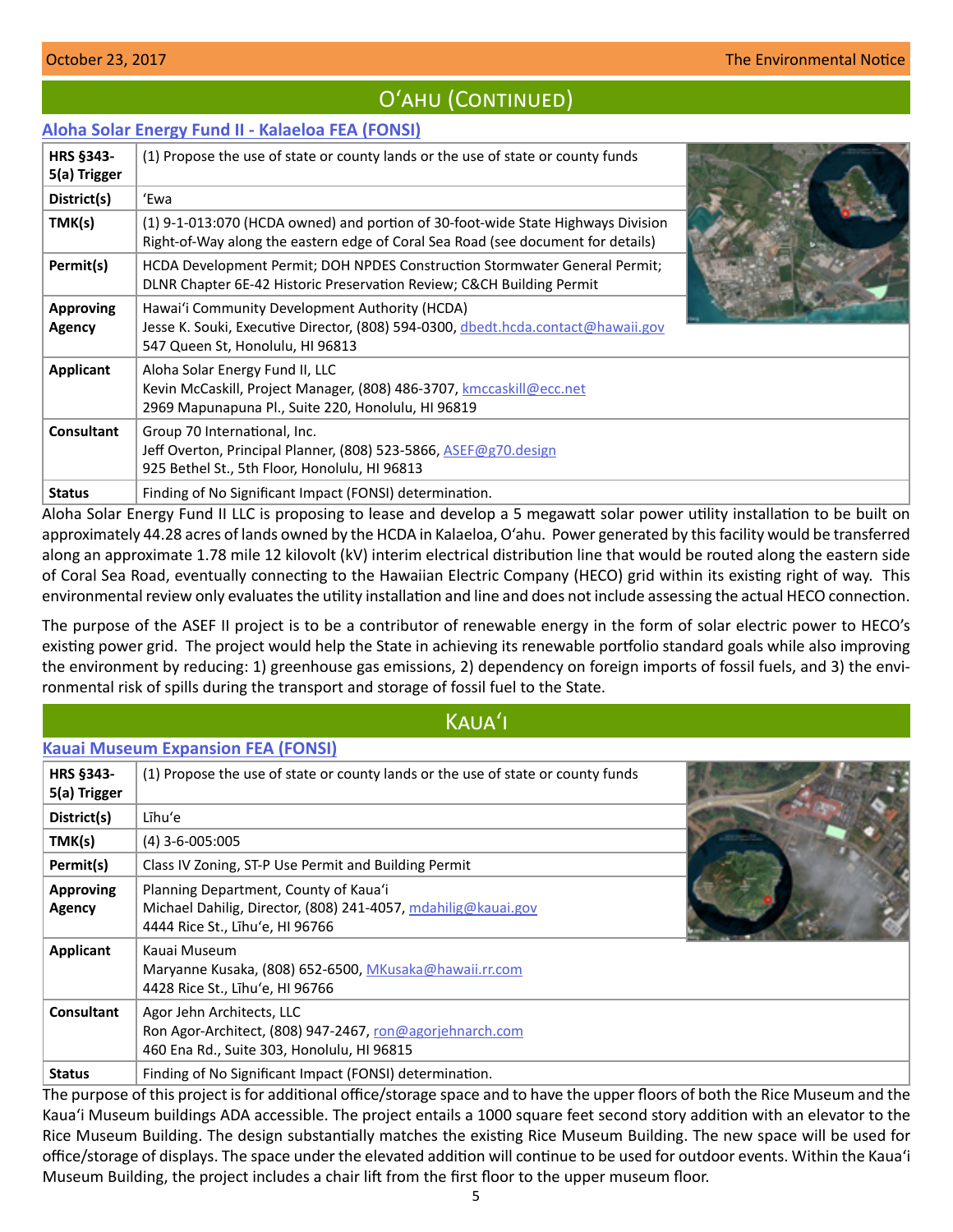## Previously Published Documents Open for Comment

<span id="page-5-0"></span>**Status:** Public review and comment period for these projects began previously. Comments are due November 7, 2017 unless specified otherwise. Please send comments to the relevant agency and copy any relevant applicant and/or consultant.

**Maui: [Lahainaluna High School Classroom Building DEA \(AFNSI\)](http://oeqc2.doh.hawaii.gov/EA_EIS_Library/2017-10-08-MA-DEA-Lahainaluna-High-Classroom-Building.pdf)**

## **Kauaʻi:** ʻ**[Aliomanu Road Repair Update DEA \(AFNSI\)](http://oeqc2.doh.hawaii.gov/EA_EIS_Library/2017-10-08-KA-DEA-Aliomanu-Road-Repair-Update.pdf)**

# Exemption List Concurrence

A 30-day public comment period has begun for the following draft Exemption List, prior to potential concurrance by the Environmental Council. Upon concurrence, the listed types of actions may be exempt from the requirement to prepare an EA. Please send comments to oegchawaii@doh.hawaii.gov.

**[Draft Exemption List for the Agribusiness Development Corporation](http://oeqc2.doh.hawaii.gov/Agency_Exemption_Lists/State-Department-of-Agriculture-Agribusiness-Development-Corp-Exemption-List-2017-10-23-Public-Review.pdf) (Comments are due November 22, 2017)**

# Coastal Zone Management Notices

## Federal Consistency Reviews

The following federal action is being reviewed for consistency with the enforceable policies of the Hawaiʻi Coastal Zone Management (CZM) Program, including the CZM objectives and policies in Hawaiʻi Revised Statutes, Chapter 205A. Federal consistency, pursuant to Section 307 of the Coastal Zone Management Act of 1972 (CZMA), as amended, generally requires that federal actions, within and outside of the coastal zone, which have reasonably foreseeable effects on any coastal use (land or water) or natural resource of the coastal zone be consistent with the enforceable policies of a state's federally approved coastal management program. Federal actions include federal agency activities, federal license or permit activities, and federal financial assistance activities. This public notice is being provided in accordance with § 306(d)(14) of the CZMA, and federal regulations at 15 CFR § 930.2, § 930.42, and § 930.61. General information about federal consistency is available at the Hawai'i CZM Program [web site](http://planning.hawaii.gov/czm/federal-consistency/), or call (808) 587-2878. The CZM Program is required to adhere to federal review deadlines, therefore, comments must be received by the date specified. Comments may be submitted by mail or electronic mail, to the addresses below.

**Mail:** Office of Planning **Email:** [john.d.nakagawa@hawaii.gov](mailto:john.d.nakagawa@hawaii.gov)

Department of Business, Economic Development and Tourism P.O. Box 2359, Honolulu, HI 96804

## **Wainiha Bridges Replacement Project, Kapa**ʻ**a, Kaua**ʻ**i**

**Proposed Action:** The Federal Highway Administration (FHWA) is proposing to replace the three existing temporary Wainiha Bridges, referred to as Wainiha Bridges 1, 2, and 3, with permanent one-lane bridges designed for a 75-year service life. Bridge 1 is located at Milepost (MP) 6.44 and is the easternmost bridge located closes to Hanalei. Bridges 2 and 3 are located at MP 6.7 and MP 6.73, respectively. The existing bridges were installed as temporary bridges to keep the roadway open until design and environmental compliance for the new structures could be completed. The existing bridges are prefabricated, modular bridges, and were not intended to serve as permanent structures. The new bridges would closely match the existing horizontal alignment and would be located where the existing bridges stand. To provide minor improvements to the operational and maintenance considerations, a slight curve improvement between Bridges 2 and 3 would be provided, and the elevation of the road and bridges would be lowered to previous conditions. Construction access to Bridges 1, 2, and 3, via the roadway can only be provided from east of the project location due to Kuhio Highway terminating approximately 3.5 miles west of the project location. East of the project along Kuhio Highway, there are three historic load-restricted bridges: Waioli Bridge (MP 3.39); Waipa Bridge (MP 3.90); and Waikoko Bridge (MP 4.22). For construction equipment to access the project location, temporary crossings would be required at the load-restricted bridges as part of this project. The draft environmental assessment for the project was published in *The Environmental Notice* on April 23, 2016.

| Location:              | Kuhio Highway; Wainiha Bridge 1 - MP 6.44; Wainiha Bridge 2 - MP 6.7; Wainiha Bridge 3 - MP 6.73 |
|------------------------|--------------------------------------------------------------------------------------------------|
| TMK(s):                | various                                                                                          |
| Contact:               | Mr. Thomas Parker, (720) 963-3688, thomas.w.parker@dot.gov                                       |
| <b>Federal Action:</b> | <b>Federal Agency Activity</b>                                                                   |
| <b>Federal Agency:</b> | Federal Highway Administration, Central Federal Lands Highway Division                           |
| <b>CZM Contact:</b>    | John Nakagawa, (808) 587-2878, john.d.nakagawa@hawaii.gov                                        |
| <b>Comments Due:</b>   | November 6, 2017                                                                                 |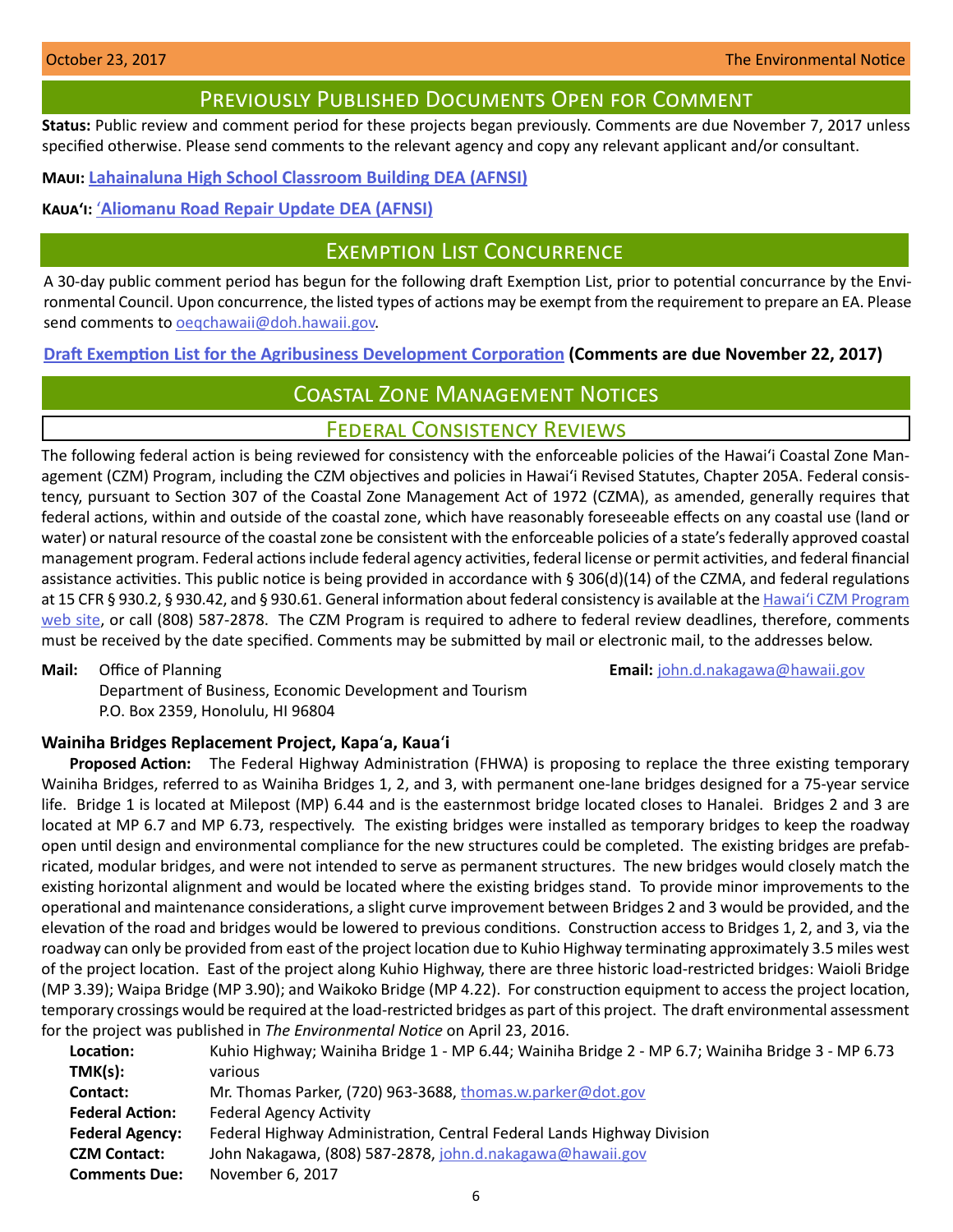# Coastal Zone Management Notices (Continued)

# Special Management Area (SMA) Minor Permits

<span id="page-6-0"></span>The SMA Minor permits below have been approved (HRS § 205A-30). For more information, contact the relevant county/state planning agency. Honolulu (768-8014); Hawaiʻi (East 961-8288, West 323-4770); Kauaʻi (241-4050); Maui (270-7735); Kakaʻako or Kalaeloa Community Development District (587-2841).

| Location (TMK)                        | <b>Description (File No.)</b>                                                                                                                        | <b>Applicant/Agent</b>                                           |
|---------------------------------------|------------------------------------------------------------------------------------------------------------------------------------------------------|------------------------------------------------------------------|
| Hawai'i: Waiākea, Hilo (2-2-032: 024) | Temporary Ka 'Umeke Kā'eo Charter School for Grades K-2<br>(SMM 17-376)                                                                              | Ka 'Umeke Kā'eo Charter School                                   |
| Kaua'i: Kīlauea (5-2-004: 091)        | Swimming Pool, Spa, Deck, BBQ, Walkways, Walls and Land-<br>scaping (SMA(M)-2017-25)                                                                 | Robert & Suzie Leonard                                           |
| Maui: Kīhei (3-9-001: 001)            | Install 5-foot Wood Pole (SM2 20170071)                                                                                                              | Maui Electric (MECO)                                             |
| Maui: Lahaina (4-2-004: 058)          | Cell Tower Alterations (SM2 20170075)                                                                                                                | <b>Verizon Wireless</b>                                          |
| Maui: Moloka'i (5-9-001: 008)         | Remove and Replace Cesspool to Septic Tank (SM2 20170001)                                                                                            | Department of Parks and Recreation,<br>County of Maui            |
| O'ahu: Wai'anae (8-4-004: 006)        | Installation of Three Panel Antennas along with Three Radio<br>Remote Units, and to Remove and Relocate Two Existing Panel<br>Antennas (2017/SMA-29) | T-Mobile West, LLC / Telecom Site<br>Development Services        |
| O'ahu: Kailua (4-2-014: 004)          | Two Aluminum Canopy Structures (2017/SMA-30)                                                                                                         | Structural Hawaii, Inc.                                          |
| O'ahu: Hau'ula (5-3-008: 002)         | Type A Utility Installation (2017/SMA-33)                                                                                                            | T-Mobile West, LLC / Telecom Site<br><b>Development Services</b> |

# **SHORELINE NOTICES**

# Applications for Shoreline Certification

The shoreline certification applications below are available for review at the Department of Land and Natural Resources offices on Kauaʻi, Hawaiʻi, Maui, and Honolulu, 1151 Punchbowl Street, Room 220 (HRS § 205A-42 and HAR § 13-222-12). All comments shall be submitted in writing to the State Land Surveyor, 1151 Punchbowl Street, Room 210, Honolulu, HI 96813 and postmarked no later than 15 calendar days from the date of the public notice of the application. For more information, call Ian Hirokawa at (808) 587-0420.

| File No. | <b>Date</b> | <b>Location</b>                                                                                                                                                                                                                                             | Applicant/Owner                                               | <b>TMK</b>            |
|----------|-------------|-------------------------------------------------------------------------------------------------------------------------------------------------------------------------------------------------------------------------------------------------------------|---------------------------------------------------------------|-----------------------|
| OA-1780  | 9/29/17     | Lot 65-B as shown on Map 36 of Land Court Application 776 situate at La'ie,<br>Ko'olauloa, O'ahu<br>Address: 55-143 Naupaka Street<br>Purpose: Building setback purposes                                                                                    | Jaime F. Alim-<br>boyoguen/<br>Robert Rogers                  | $(1)$ 5-5-011:077     |
| OA-1783  | 9/29/17     | Lot 4-A Section A Kawailoa Beach Lots Being a Portion of Royal Patent 4475,<br>Land Commission Award 7713, Apana 33 to V. Kamamalu situate at Kawailoa,<br>Waialua, O'ahu<br>Address: 61-673 Kamehameha Highway<br>Purpose: Determine building setback line | Wesley T.<br>Tengan/ Pacific<br>Return, LLC                   | $(1) 6 - 1 - 010:012$ |
| OA-1785  | 9/26/17     | Lots 4, 4-A, 5, and 5-A of the Kahala Subdivision Being Portion of Royal Patent<br>7721, Land Commission Award 228, Apana 2 to Kaleiheana situate at Kāhala,<br>Honolulu, O'ahu<br>Address: 4607 Kāhala Avenue<br>Purpose: Setback purposes                 | Austin, Tsutsumi<br>& Associates,<br>Inc./ 4607<br>Kahala LLC | $(1)$ 3-5-005:016     |
| KA-425   | 10/12/17    | Parcel 8, Hanapepe Beach Lots Royal Patent No. 4761, Ap. 2 L.C. Aw. 9116 to<br>Koolau and Royal Patent No 4755, Ap. 3 L.C. Aw. 9189 & 10657 to Keawe situate<br>at Hanapēpē, Waimea, Kaua'i<br>Address: n/a<br>Purpose: Building permit                     | Roger M. Caires/<br>Roger M. Caires                           | $(4)$ 1-9-008:008     |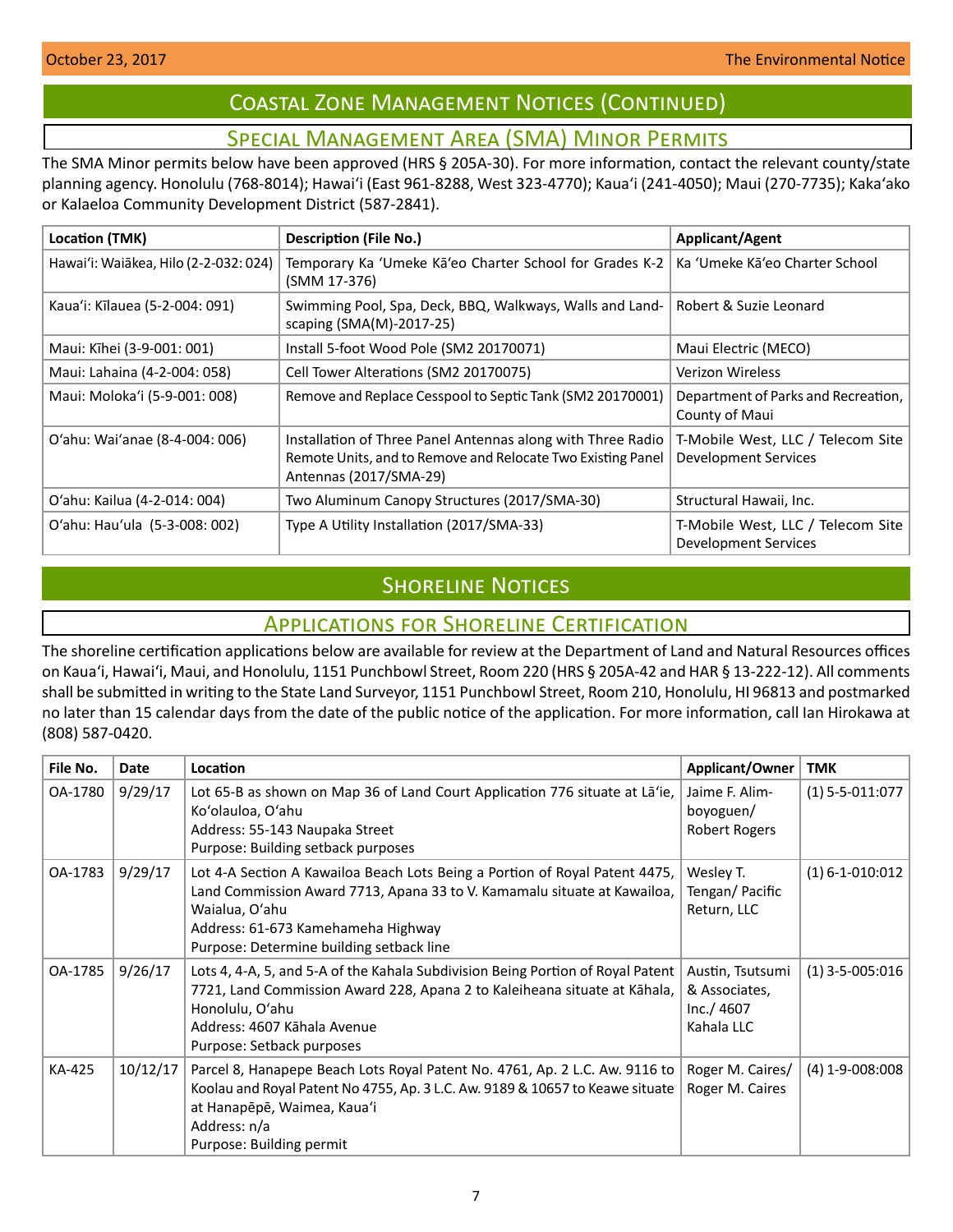# **SHORELINE NOTICES (CONTINUED)**

# Proposed Shoreline Certifications and Rejections

<span id="page-7-0"></span>The shoreline notices below have been proposed for certification or rejection by the Department of Land and Natural Resources (HRS § 205A-42 and HAR § 13-222-26). Any person or agency who wants to appeal shall file a notice of appeal in writing with DLNR no later than 20 calendar days from the date of this public notice. Send the appeal to the Board of Land and Natural Resources, 1151 Punchbowl Street, Room 220, Honolulu, Hawai'i 96813.

| File No. | Proposed/Rejected                   | Location                                                                                                                                                                                                                                                                                                                                                                                                                                                                                                                                                                                                                                                                                                                                                                                                                                            | Applicant/Owner                                                               | <b>TMK</b>                    |
|----------|-------------------------------------|-----------------------------------------------------------------------------------------------------------------------------------------------------------------------------------------------------------------------------------------------------------------------------------------------------------------------------------------------------------------------------------------------------------------------------------------------------------------------------------------------------------------------------------------------------------------------------------------------------------------------------------------------------------------------------------------------------------------------------------------------------------------------------------------------------------------------------------------------------|-------------------------------------------------------------------------------|-------------------------------|
| OA-1749  | Proposed Shoreline<br>Certification | Portion of Kaiaka State Park situate at Pa'ala'a-Kai, Waialua, O'ahu<br>Address: 66-449 Hale'iwa Road<br>Purpose: Setback line for design and construction of drainage im-<br>provements                                                                                                                                                                                                                                                                                                                                                                                                                                                                                                                                                                                                                                                            | Lance T.<br>Stevens/ City<br>and County of<br>Honolulu                        | $(1) 6 - 6 - 007:007$         |
| OA-1759  | Proposed Shoreline<br>Certification | Land Court Application 323 Consolidation of Lot 10 as shown on Map<br>42 and Lot 280 as shown on Map 153 and Resubdivided into Lots A,<br>B, and C situate at Kailua, Ko'olaupoko, O'ahu<br>Address: 188 N. Kalaheo Avenue and 10 Kamani Kai Place<br>Purpose: Building permit                                                                                                                                                                                                                                                                                                                                                                                                                                                                                                                                                                      | Walter P.<br>Thompson, Inc./<br>Jennifer A.<br>Rainin 2007<br>Trust           | $(1)$ 4-3-015:031<br>& 048    |
| OA-1774  | Proposed Shoreline<br>Certification | Lot 1130-B as shown on Map 276 of Land Court Application 677 situate<br>at Kailua, Ko'olaupoko, O'ahu<br>Address: 200 S. Kalaheo Avenue; Purpose: Building setback                                                                                                                                                                                                                                                                                                                                                                                                                                                                                                                                                                                                                                                                                  | Jaime F. Alim-<br>boyoguen/<br><b>Stanley Brown</b>                           | $(1)$ 4-3-012:045             |
| OA-1776  | Proposed Shoreline<br>Certification | Being portions of Deed: Kamehameha III to Charles Gordon Hopkins<br>dated September 10, 1851 and recorded in Liber 5, page 153 and all<br>of Exclusion 23 of Land Court Application 1095 situate at Kahuku,<br>Ko'olauloa, O'ahu; Address: 56-1095 Kamehameha Highway<br>Purpose: For any lawful purpose                                                                                                                                                                                                                                                                                                                                                                                                                                                                                                                                            | Jaime F. Alim-<br>boyoguen /<br>Makai Ranch LLC                               | $(1) 5 - 6 - 003:053$         |
| OA-1778  | Proposed Shoreline<br>Certification | Land Court Application 677 as shown on Map 254 situate at Kailua,<br>Ko'olaupoko, O'ahu<br>Address: 144 Ka'apuni Drive<br>Purpose: Establish building set-back line                                                                                                                                                                                                                                                                                                                                                                                                                                                                                                                                                                                                                                                                                 | Wesley T.<br>Tengan/SL<br>Development,<br>LLC                                 | $(1)$ 4-3-013:039             |
| MA-671   | Proposed Shoreline<br>Certification | Lot 42 "Waiohuli Keokea Beachlots, 2nd Series" situate at Waiohu-<br>li-Keokea, Kīhei, Maui<br>Address: 1688B Halama Street<br>Purpose: Future building permit                                                                                                                                                                                                                                                                                                                                                                                                                                                                                                                                                                                                                                                                                      | Ailana Surveying<br>& Geomatics,<br>LLC/Reconstruct<br>Holdings USA,<br>Inc.  | $(2)$ 3-9-011:008<br>CPR 0002 |
| MA-672   | Proposed Shoreline<br>Certification | Lots C, D, & E of Section B of the Puamana Planned Unit Development,<br>Unit 1, File Plan 1056 being all of Royal Patent 2714, Land Commission<br>Award 6870, Apana 3 to Popule and Royal Patent 2715, Land Com-<br>mission Award 6209, Aana 2 to Kamohai being also Portions of Royal<br>Patent 1197, Land Commission Award 4878-CC, Apana 1 to Kaiwiopi-<br>opio; Land Patent 8403, Land Commission Award 8525-B, Apana 6,<br>Part 1 to J. A. Kauwa, (Certificate of Boundaries 220); Royal Patent<br>1112, Land Commission Award 10,427, Apana 2 to Naea; Royal Patent<br>4490, Land Commission Award 10,474, Apana 7 to N. Namauu (Cer-<br>tificate of Boundaries 26) and Royal Patent 1187, Land Commission<br>Award 310, Apana 3 to Pikanele situate at Makila & Pahoa, Lahaina,<br>Maui; Address: 0 Front Street; Purpose: Shoreline setback | Austin Tsutsumi<br>& Associates,<br>Inc./ Puamana<br>Community<br>Association | $(2)$ 4-6-028:001             |
| MA-680   | Proposed Shoreline<br>Certification | Being a Portion of Royal Patent Grant 3202 to Haleole situate at Ha-<br>makualoa, Makawao, Maui<br>Address: Mokupapa Road<br>Purpose: Planning for future use of the parcel                                                                                                                                                                                                                                                                                                                                                                                                                                                                                                                                                                                                                                                                         | Warren S.<br>Unemori<br>Engineering Inc./<br>Melissa Kalil-<br>ikane          | $(2)$ 2-9-002:001             |
| OA-1742  | Rejection                           | Lot 131 of Map 10 Land Court Application 242 (Amended) situate at<br>Pu'uloa, 'Ewa, O'ahu; Address: 91-475 'Ewa Beach Road<br>Purpose: Building purposes                                                                                                                                                                                                                                                                                                                                                                                                                                                                                                                                                                                                                                                                                            | Gil P. Buman-<br>glag/ Albert W.<br>& Ann B. Y. Kim                           | $(1)$ 9-1-006:006             |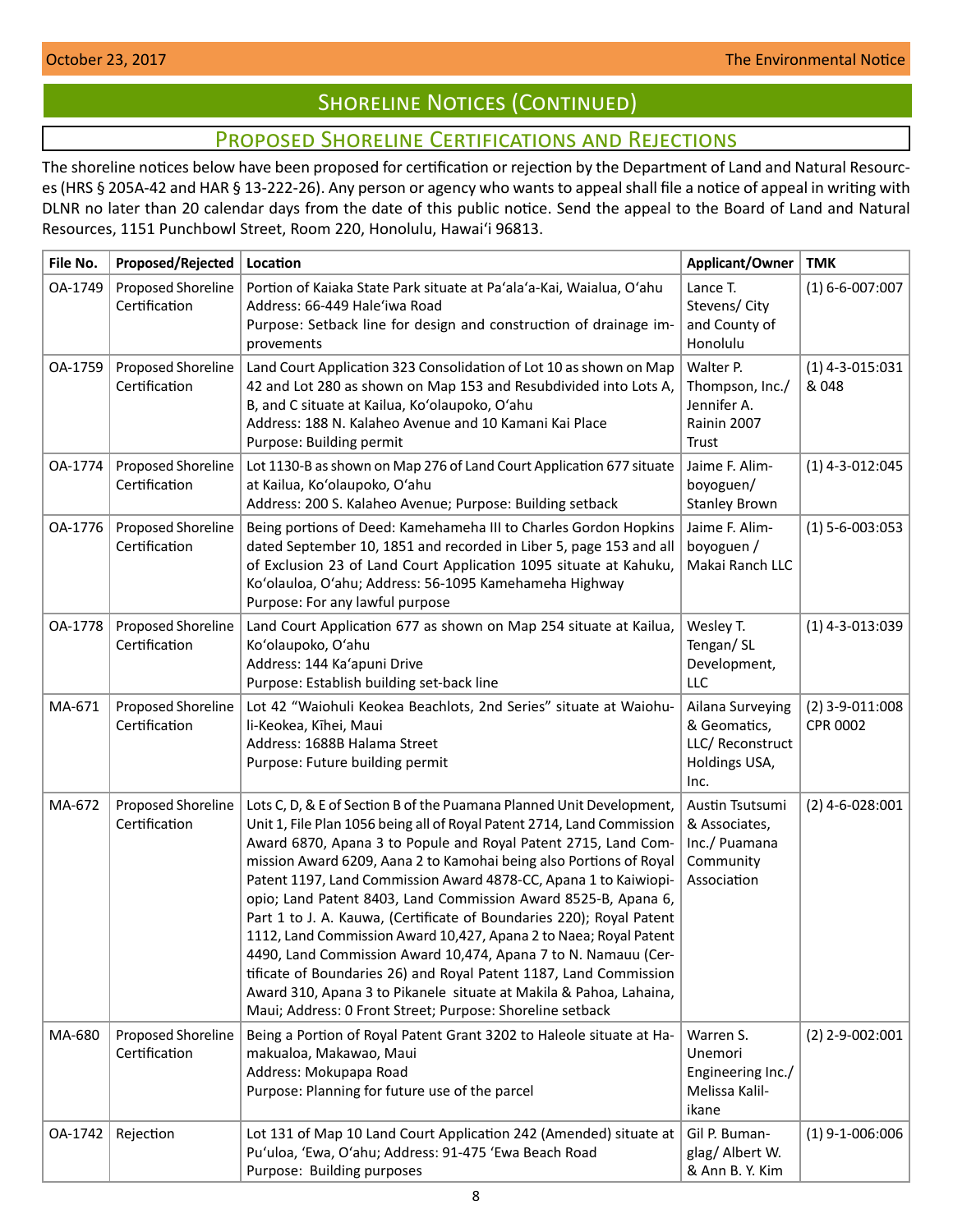# **FEDERAL NOTICES**

<span id="page-8-0"></span>As a courtesy, listed below are relevant entries from the Federal Register published since the last issue of *The Environmental Notice*. For more information, click on the title link, also available at [www.federalregister.gov.](http://www.federalregister.gov)

**• Notice: [Taking and Importing Marine Mammals; Taking Marine Mammals Incidental to Navy Training and](https://www.federalregister.gov/documents/2017/10/20/2017-22733/taking-and-importing-marine-mammals-taking-marine-mammals-incidental-to-us-navy-training-and-testing)  [Testing Activities in the Hawaii-Southern California Training and Testing Study Area](https://www.federalregister.gov/documents/2017/10/20/2017-22733/taking-and-importing-marine-mammals-taking-marine-mammals-incidental-to-us-navy-training-and-testing) (published 10/20/2017)**

NMFS has received a request from the U.S. Navy for authorization to take marine mammals incidental to training and testing activities conducted in the Hawaii-Southern California Training and Testing Study Area for a period of five years, from December 26, 2018 through December 25, 2023. Pursuant to regulations implementing the Marine Mammal Protection Act, NMFS is announcing receipt of the Navy's request for the development and implementation of regulations governing the incidental taking of marine mammals. NMFS invites the public to provide information, suggestions, and comments on the Navy's application and request. **Comments and information must be received no later than November 20, 2017**.

**• Notice: [Notice of Public Meetings of the Draft Environmental Impact Statement/Overseas Environmental](https://www.federalregister.gov/documents/2017/10/13/2017-22195/notice-of-public-meetings-of-the-draft-environmental-impact-statementoverseas-environmental-impact)  [Impact Statement for Hawaii-Southern California Training and Testing](https://www.federalregister.gov/documents/2017/10/13/2017-22195/notice-of-public-meetings-of-the-draft-environmental-impact-statementoverseas-environmental-impact) (published 10/13/2017)**

The Department of the Navy (DoN) has prepared and filed with the U.S. Environmental Protection Agency a Draft Environmental Impact Statement/Overseas Environmental Impact Statement (EIS/OEIS). It is the role of DoN to maintain, train and equip combat ready naval forces capable of winning wars, deterring aggression, and maintaining freedom of the seas. To fulfil its role, the DoN will continue ongoing military readiness activities, which include training and research, development, testing, and evaluation activities (hereafter referred to as "training and testing") conducted within the Hawaii-Southern California Training and Testing (HSTT) EIS/OEIS Study Area (hereafter referred to as the "Study Area"). In the Draft EIS/OEIS, the DoN re-evaluates potential environmental impacts associated with training and testing in the study area. The National Marine Fisheries Service (NMFS) is a cooperating agency for this EIS/OEIS. This notice announces the dates and locations of the public meetings and provides supplementary information about the environmental planning effort.

Public meetings will be held in Hawaii from 4:00 to 8:00 p.m. A DoN presentation and public oral comment session will occur twice during the meetings. Public meetings will be held on the following dates and at the following locations:

- 1. Monday, November 6, 2017, at Oahu Veterans Center, Fred Ballard Hall, Kukila St., Honolulu, HI 96818.
- 2. Tuesday, November 7, 2017, at Maui High School, Cafeteria, 660 S. Lono Ave., Kahului, HI 96732.
- 3. Wednesday, November 8, 2017, at Kauai Veterans Center, Main Ballroom, 3215 Kapule Highway, Lihue, HI 96766.
- 4. Thursday, November 9, 2017, at Waiakea High School, Cafeteria, 155 W. Kawili St., Hilo, HI 96720.

Attendees will be able to submit oral and written comments during the public meetings. Oral comments from the public will be recorded by a court reporter and each speaker's comments will be limited to three (3) minutes. Equal weight will be given to oral and written statements. Comments may also be mailed to Naval Facilities Engineering Command Pacific, Attention: HSTT EIS/OEIS Project Manager, 258 Makalapa Drive, Suite 100, Pearl Harbor, HI 96860-3134, or electronically via the project Web site (www.HSTTEIS.com). All comments, oral or written, submitted during the 60-day public comment period will become part of the public record and substantive comments will be addressed in the Final EIS/OEIS. **Comments must be postmarked or received online by December 12, 2017**, for consideration in the Final EIS/OEIS.

Concurrent with the NEPA public involvement process, the DoN is conducting National Historic Preservation Act section 106 consultations regarding potential effects on historic properties. Historic properties include districts, sites, buildings, structures, or objects listed or eligible for listing in the National Register of Historic Places. During each of the meetings, an information station will be available, where subject matter experts will explain the section 106 process and solicit input.

## **• Proposed Rule[: List of Fisheries for 2018](https://www.federalregister.gov/documents/2017/10/12/2017-21837/list-of-fisheries-for-2018) (published 10/12/2017)**

The National Marine Fisheries Service (NMFS) publishes its proposed List of Fisheries (LOF) for 2018, as required by the Marine Mammal Protection Act (MMPA). The LOF for 2018 reflects new information on interactions between commercial fisheries and marine mammals. NMFS must classify each commercial fishery on the LOF into one of three categories under the MMPA based upon the level of mortality and serious injury of marine mammals that occurs incidental to each fishery. The classification of a fishery on the LOF determines whether participants in that fishery are subject to certain provisions of the MMPA, such as registration, observer coverage, and take reduction plan requirements. **Comments must be received by November 13, 2017.**